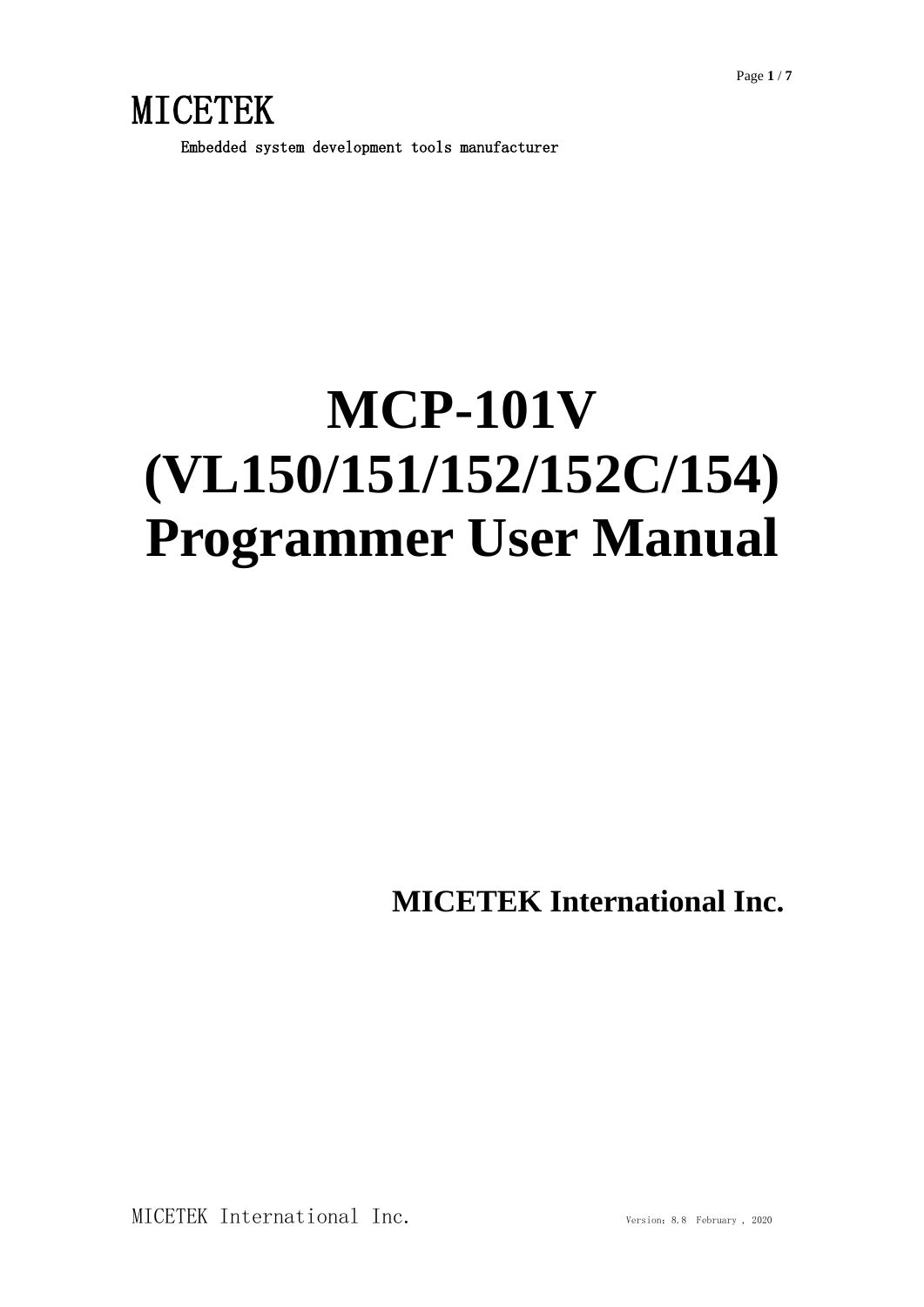Embedded system development tools manufacturer

## **Catalogue**

\*Complete manual will be provided when ordering.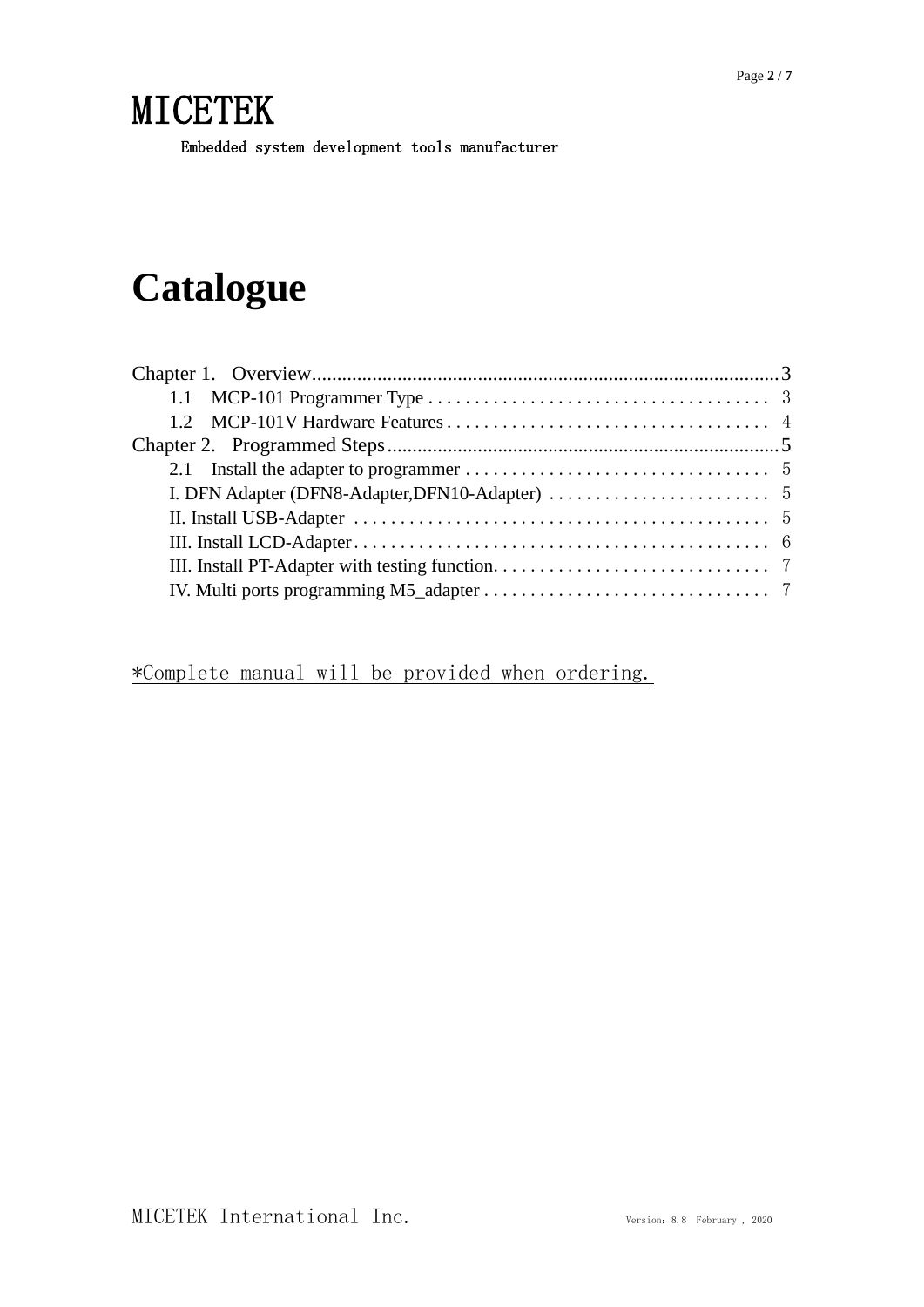Embedded system development tools manufacturer

#### <span id="page-2-0"></span>**Chapter 1. Overview**

 MCP-101 is a multi-functional MCU programmer. MCP-101V is the one programmer which support VL150/VL151/VL152/VL152C/VL154 IC of VIA. It has two ways: offline and online. If offline, user doesn't have to connect it with PC. Only load image file into device one time then it can work alone afterward. If online, user can connect it with PC. Then control loading and programming by PC. MCP-101 is not only simplifies peripheral but make operation much easily and quickly.

#### <span id="page-2-1"></span>**1.1 MCP-101 Programmer Type**

(1). MCP-101S (Type with side cable)



Figure 1 View of MCP-101S Programmer

(2) MCP-101V (For VL150/ VL151/VL152/VL152C/VL154 design, needs related DFN or USB adapter.)



Figure 2 View of MCP-101V Programmer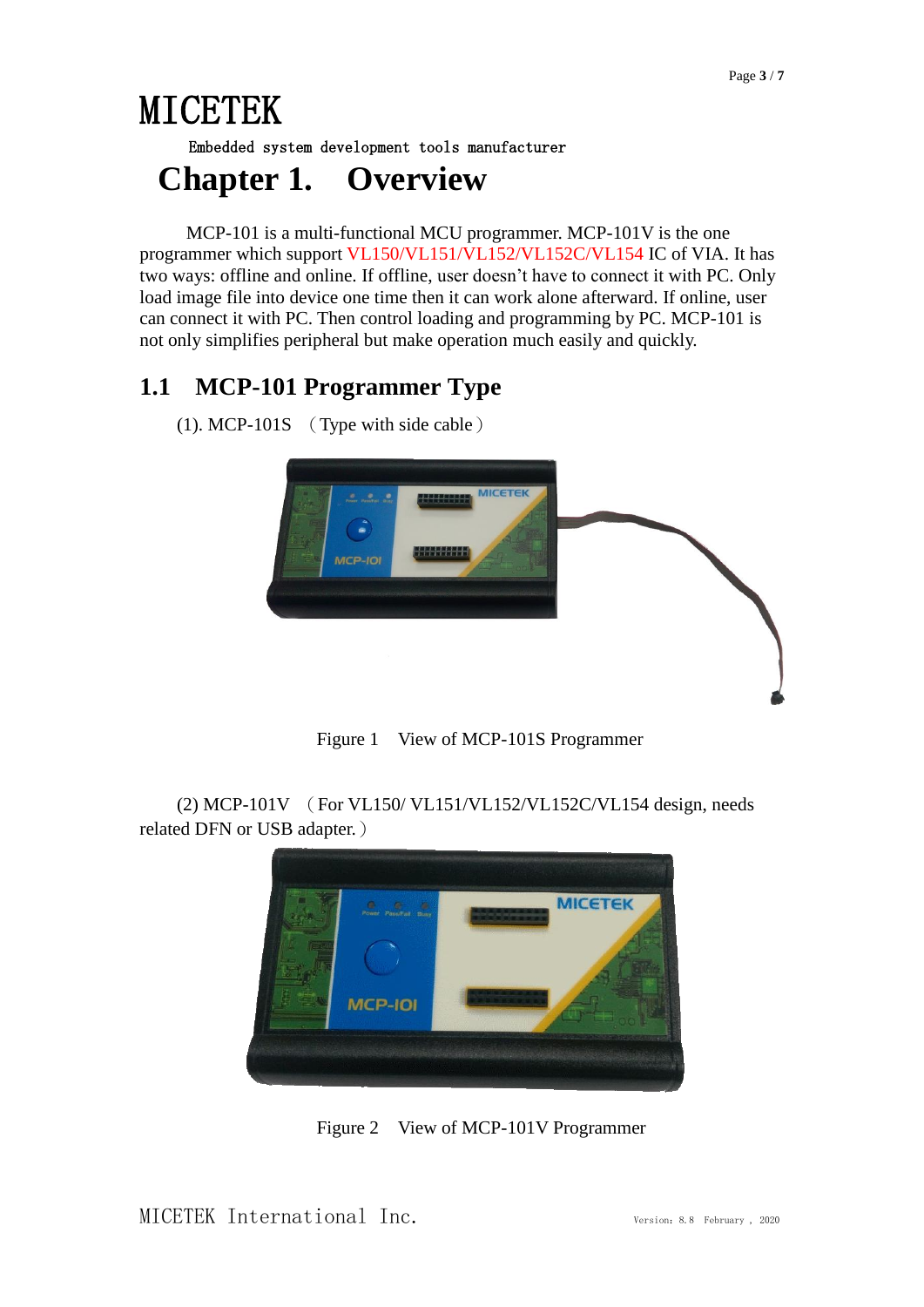Embedded system development tools manufacturer

#### <span id="page-3-0"></span>**1.2 MCP-101V Hardware Features**

- $\bullet$  Internal SPI-flash memory preserve program.
- USB interface transfer data with PC.
- $\bullet$  Multi LED signals display.
- Offline work. Standalone programmer, work without PC.
- One key programmed function.
- PC online programmed and verify support.
- Firmware updating.
- Support auto-programming by automata.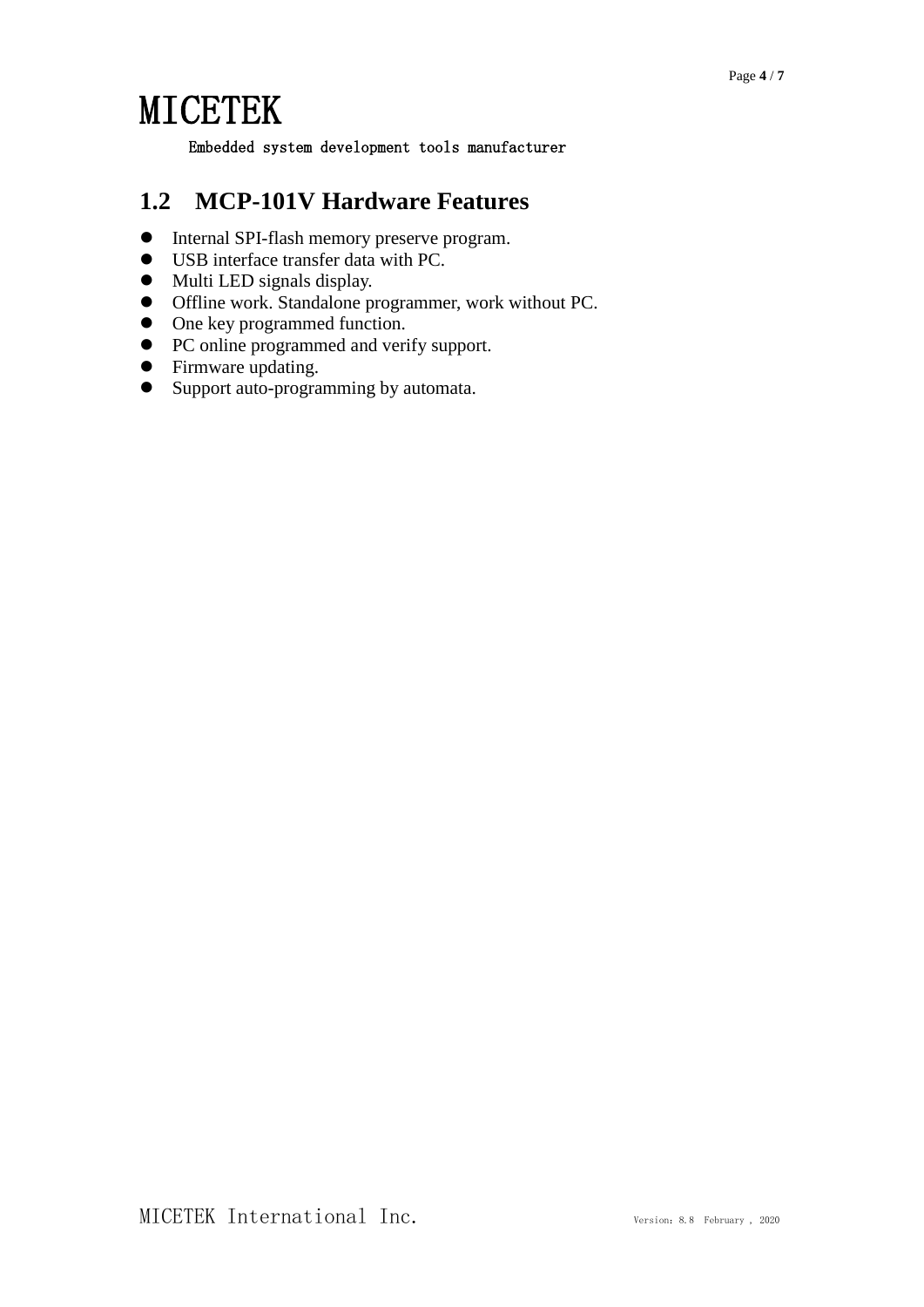Embedded system development tools manufacturer

### <span id="page-4-0"></span>**Chapter 2. Programmed Steps**

#### <span id="page-4-2"></span><span id="page-4-1"></span>**2.1 Install the adapter to programmer I. DFN Adapter (DFN8-Adapter,DFN10-Adapter)**

Turn adapter with word side up and put on MCP-101. Open the socket and put VL150 chip. (There is a circle sign on 10 pins of adapter).



<br>文字朝上



#### <span id="page-4-3"></span>**II. Install USB-Adapter**



MICETEK International Inc. Version:8.8 February , <sup>2020</sup>

180度USB朝右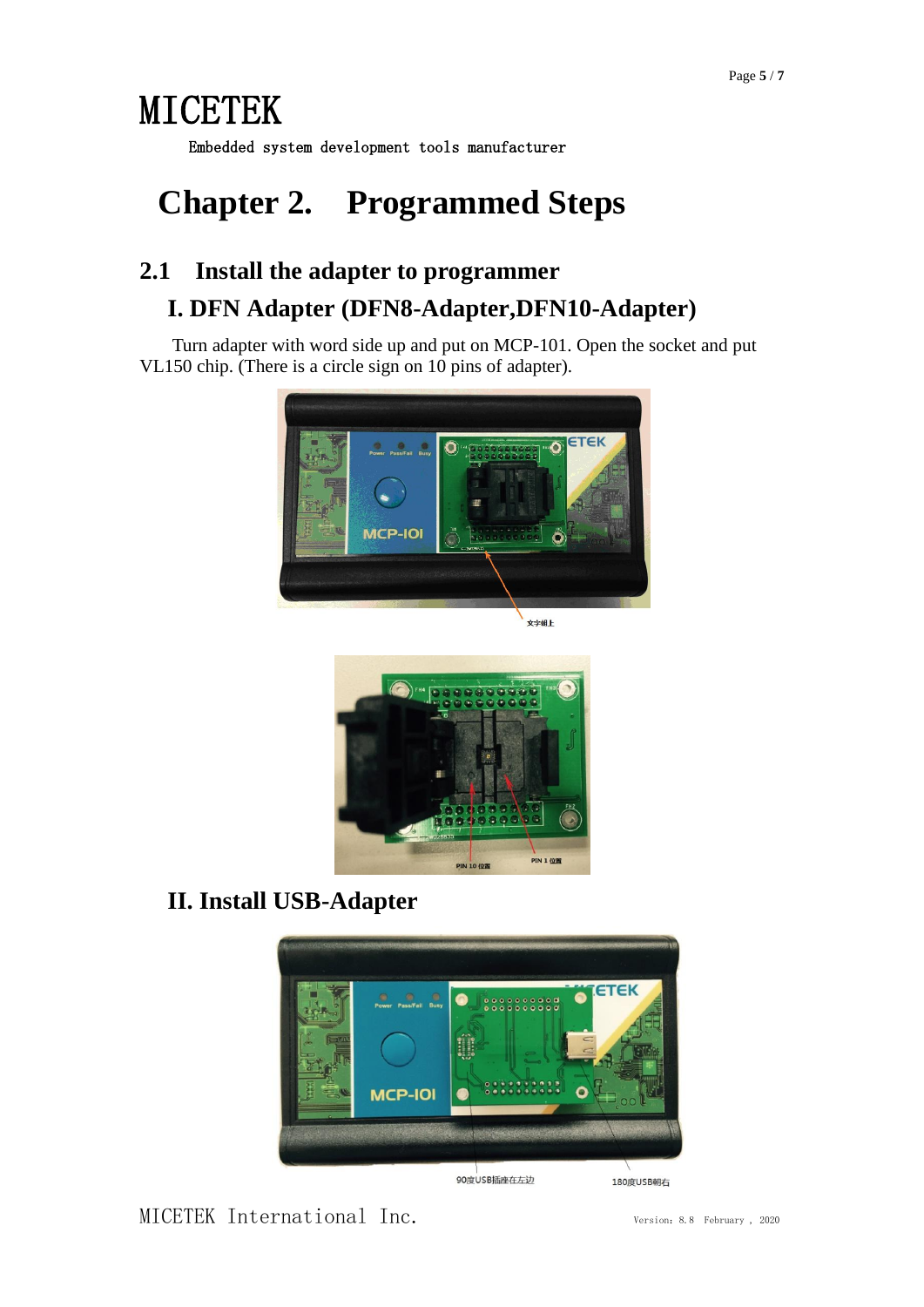#### Embedded system development tools manufacturer

MCP-101 will verify USB cable's direction automatically, choose correct CC1/CC2 pin and judge chips type to programmed chip.

#### <span id="page-5-0"></span>**III. Install LCD-Adapter**



MCP-101 will verify USB cable's direction automatically, choose correct CC1/CC2 pin and judge chips type to programmed chip. Then display read/program result on LCD screen.